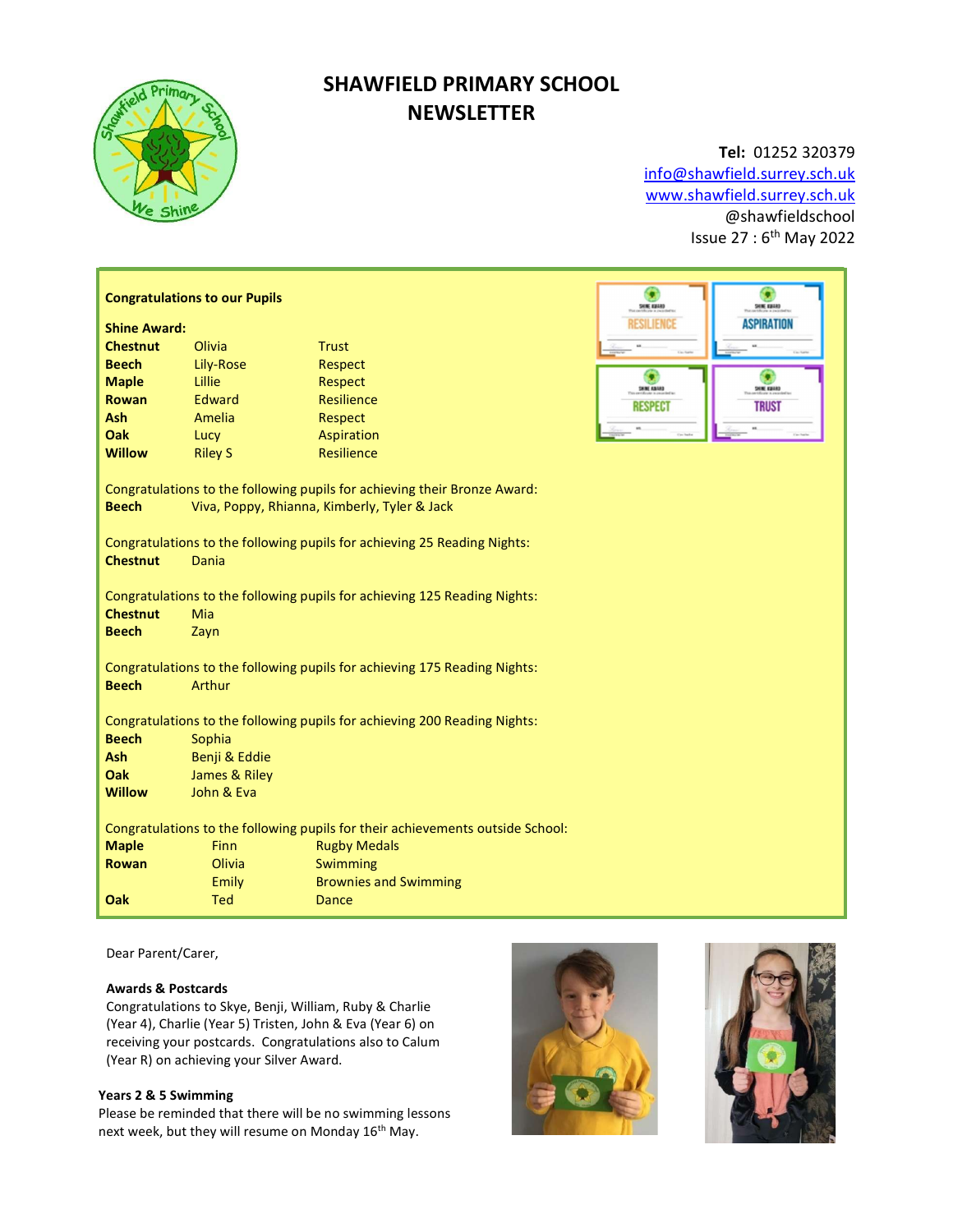







## St George's Parade

It was lovely to hear that some of our pupils took part in the St George's Day Parade in Aldershot over the Bank Holiday weekend either through Cubs or Beavers. Well done to Benji, & Noah (Year 4), James (Year 5), & Daniel (Year 2).



#### Reminders Parents' Evening

Please return the reply slip sent home this week by Friday 13<sup>th</sup> May for parents' evening on Tuesday 24<sup>th</sup> and Thursday 26<sup>th</sup> May.

Relationship and Sex Education Information Evening Please register your attendance for the information evening on Wednesday 18<sup>th</sup> May by completing the following Google Form link.

## https://forms.gle/jqUAwjaSRBFfdCra9

## Year 6 Junior Citizenship – Thursday 19<sup>th</sup> May

On Thursday 19th May, Year 6 will be visiting Guildford Fire Station for a Junior Citizenship afternoon. They will travel to the venue by coach and will be back to school for home time. The children will take part in a series of workshops including those from the Emergency Services and local agencies. The workshops will take place both in and outdoors, so it is essential that your child has the appropriate coats/sun hats to protect them from the elements. Please note a separate letter will not be coming home.

#### School Uniform

A reminder that from September children will need to wear a green school sweatshirt or cardigan. The yellow sweatshirts/cardigans will no longer be recognised school uniform.

## Chicken Pox

Please be advised that UK Health Security Agency (UKHSA) have reported a national increase in Chicken Pox. It is suspected that because of reduced mixing during the COVID-19 pandemic a larger proportion of children of primary school age remain susceptible to chickenpox. Please check your child for any signs or symptoms.

#### Complete Coaching

#### – Multi-sports and Football Afterschool Clubs

Complete Coaching are running both Multi-sports (every Wednesday - 3:20pm to 4:20pm) and Football (every Friday - 3:20pm to 4:20pm) for Years 3 to 6 and there are still spaces if your child wishes to sign up.

To book or find out more information please scan the QR code on the flyer sent home or call Complete Coaching on 01276 26558 or visit their website www.completecoaching.org.uk.

#### Maths Calculation Policy

The White Rose Calculation Policy is now available on the school website for parents and carers to read and refer to. We use the White Rose Maths scheme to support our mastery teaching in school.

It outlines the different methods taught, for solving addition, subtraction, multiplication, and division questions in each year group.

#### Lunch Menu

Please find attached the new Spring/Summer lunch menu which take us up to October half term for the week commencing 9<sup>th</sup> May 2022 (Week 1).

## Confirmed INSET Dates 2022/2023

We are pleased to announce the remaining INSET date for this academic year:

Friday 22nd July 2022

We are pleased also to announce our first INSET dates for next academic year which we hope will help with summer planning:

Thursday 1<sup>st</sup> September 2022 Friday 2nd September 2022

Children will return to school on Monday 5th September 2022

Yours sincerely,

Vcorar

Mr Stephen Corcoran Headteacher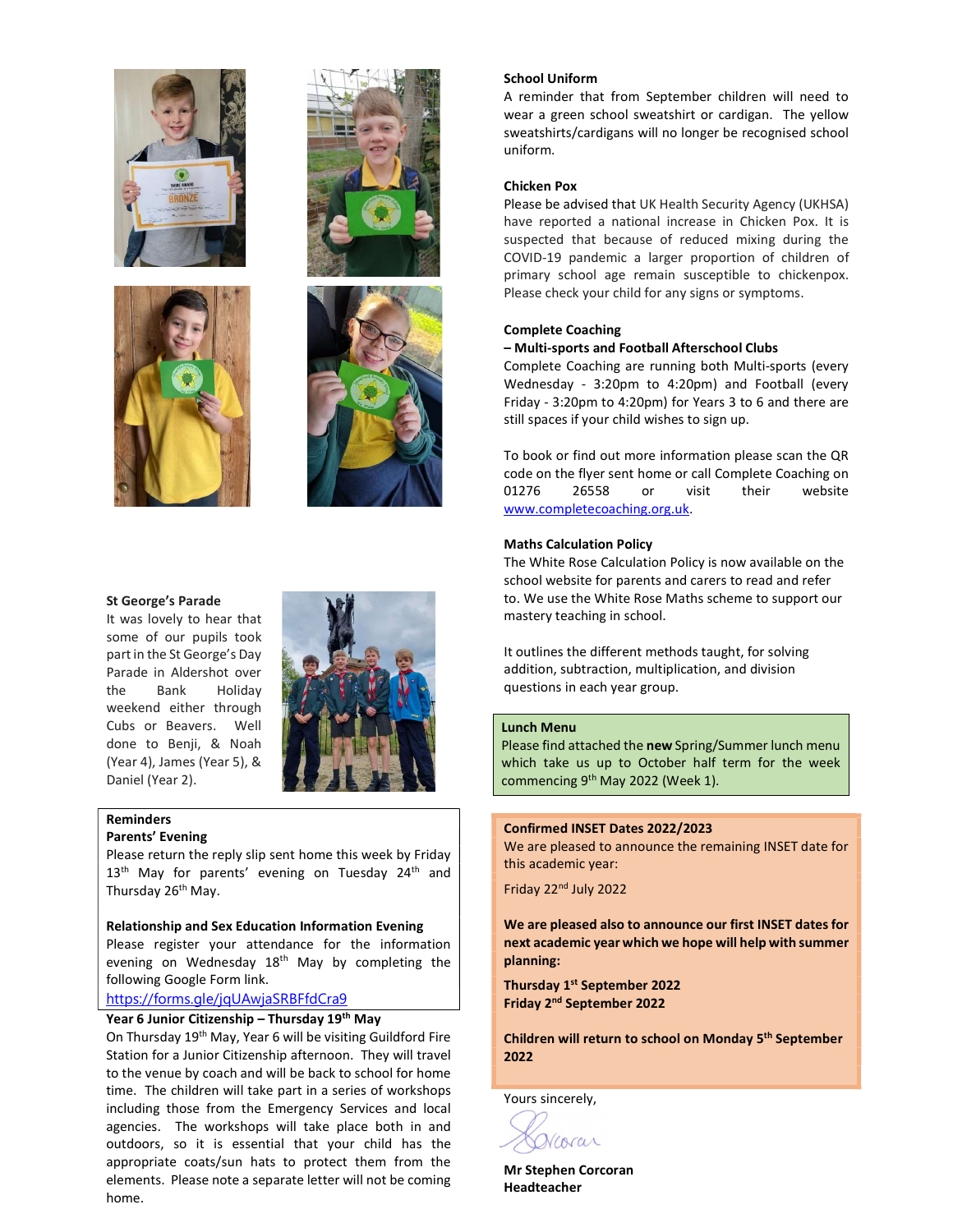### SSA News

#### Guildford Lottery

As many parents will know, if you sign-up to the Guildford Weekly Lottery, not only are you in the running of winning on the lottery itself, but you

can also help raise money for the SSA. So, if you can spare any change, please consider supporting out school and have a chance of winning a prize! Tickets cost £1 and if you have not logged on recently, please check your still active and opted to support the SSA!

https://www.guildfordlottery.org and search for SSA

#### Community News

### Guildford Play Rangers

Guildford Borough Council offers Free Playranger sessions to its residents. "An exciting project which encourages children to play freely outdoors". There will be activities such as cooking on the fire pit, nature crafts, den building, games, and more!

The free sessions are to be held after school 3:30pm until 5:30pm at Coronation Gardens, GU12 5DN (opposite the memorial hall on Ash Hill Road). The next sessions for Ash are on the 10th & 24th of May.

The Playrangers staff are all qualified and experienced playworkers who run play sessions based on using the natural environment as well as child-led play. The Playranger sessions run during term time, and for more information visit:

https://ashparish.org/2022/05/05/playranger-may-2022 free-

sessions/?fbclid=IwAR07UhwBqWMEVfBIewNXYcXWkoxJ sJ4XF8OoTRMboqi0mng7WGAgMctmkTA

It's a great way for children and young people to get outside, be active and make new friends. Sessions are aimed at 5 to 12-year-olds, however, under 8s are welcome if accompanied by an adult.

Please note that pre-registration is required. If your child would like to attend, please make sure you complete the registration form and email it to playdevelopment@guildford.gov.uk.

#### Edge Swimming – May Half Term Course

Please find attached a flyer from our school swim tutors, Edge Swim School offering lessons during May half term.

#### Swap Shop  $-21<sup>st</sup>$  May at Ash Centre

Please find attached flyer giving details on the next Swap Shop.

Surrey Youth Games (Waverley Borough Council) Get your Kids Active! Free weekly activity sessions Register them for the Specsavers Surrey Youth Games 2022.

Free beginners' sessions in April & May near you Designed for 6-16 year olds who don't attend clubs & would like to be more active.

Visit www.activesurrey.com/SYG for further details.